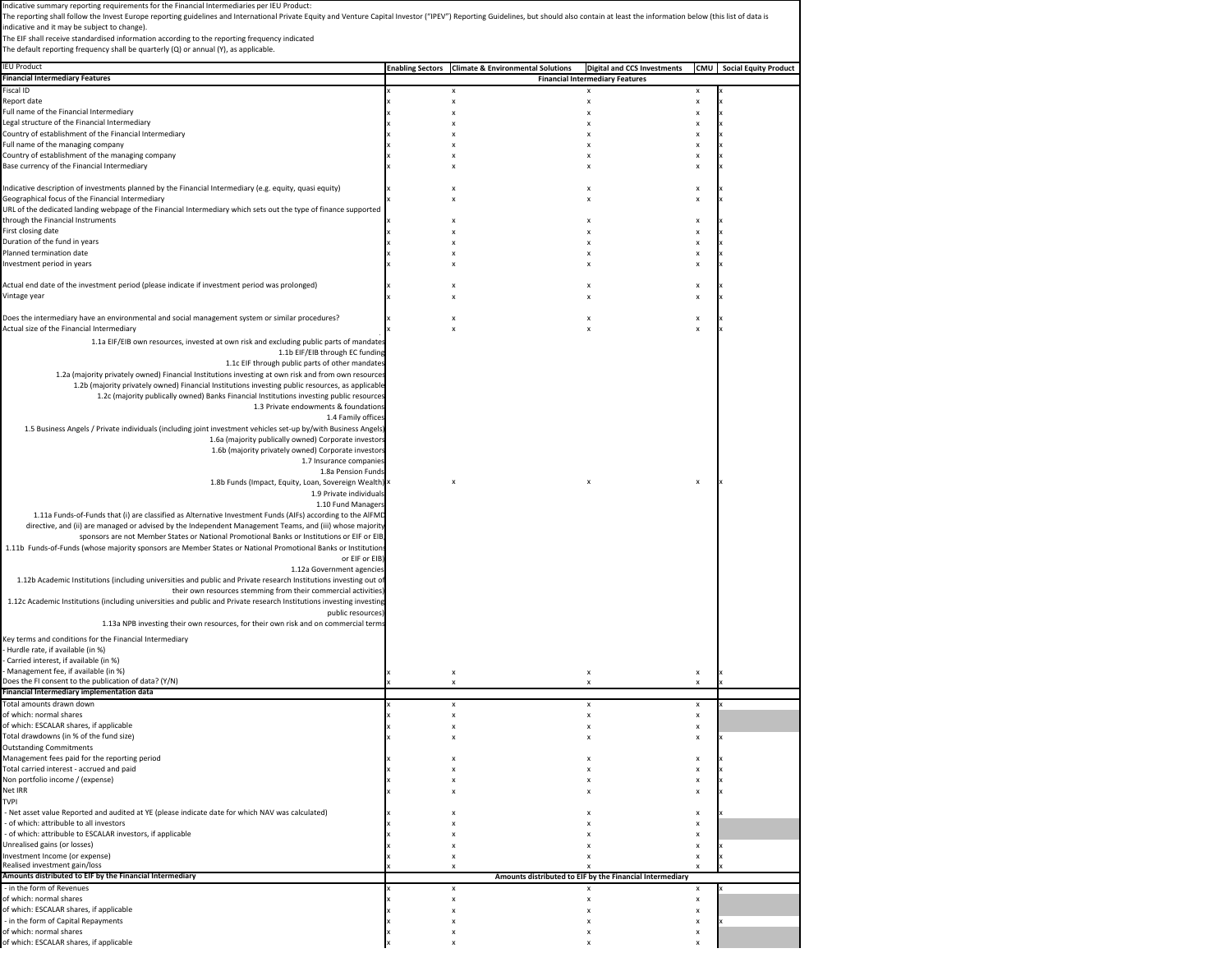| <b>IEU Product</b>                                                                                                    | <b>Enabling Sectors Climate &amp; Environmental Solutions</b> | <b>Digital and CCS Investments</b>                             | <b>CMU</b>                     | <b>Social Equity Product</b> |
|-----------------------------------------------------------------------------------------------------------------------|---------------------------------------------------------------|----------------------------------------------------------------|--------------------------------|------------------------------|
| - in the form of Recallable Amounts                                                                                   | x                                                             | x                                                              | x                              |                              |
| of which: normal shares                                                                                               | x                                                             | x                                                              | X                              |                              |
| of which: ESCALAR shares, if applicable                                                                               | x                                                             |                                                                | x                              |                              |
| Number of investments made into Final Recipients                                                                      |                                                               | Number of investments made into Final Recipients               |                                |                              |
| - of which into Eligible Final Recipients<br>- of which into non-eligible Final Recipients                            | $\boldsymbol{\mathsf{x}}$<br>x                                | $\boldsymbol{\mathsf{x}}$                                      | X                              |                              |
| Final Recipient data (to be provided for all Final Recipients)                                                        |                                                               | Final Recipient data (to be provided for all Final Recipients) |                                |                              |
| Name of the Final Recipient                                                                                           | x                                                             | $\boldsymbol{\mathsf{x}}$                                      | X                              |                              |
| Fiscal ID                                                                                                             | x                                                             |                                                                | x                              |                              |
| Legal structure of the Final Recipient                                                                                | x                                                             |                                                                | x                              |                              |
| Date of establishment                                                                                                 |                                                               |                                                                | X                              |                              |
| Country of establishment of the Final Recipient                                                                       |                                                               |                                                                |                                |                              |
| Eligible Final Recipient? (Indicate YES/NO)                                                                           |                                                               |                                                                | x                              |                              |
| NUTS3 of establishment of the Final Recipient                                                                         |                                                               |                                                                | x                              |                              |
| Stage of Final Recipient at the time of first investment (e.g. Early-Stage, Expansion and Growth Stage, pre-IPO, IPO, |                                                               |                                                                |                                |                              |
| Post-IPO)                                                                                                             |                                                               |                                                                | x                              |                              |
| Industry sector according to Invest Europe sector classification and NACE4 code                                       |                                                               |                                                                | x                              |                              |
| If available, URL of the website of the Final Recipient                                                               |                                                               |                                                                | x                              |                              |
| Target area capturing the Final Recipient (select from list under Target Area) (multi-selection is allowed)           |                                                               |                                                                |                                |                              |
| Number of employees at time of first Investment                                                                       |                                                               |                                                                | x                              |                              |
| Turnover at time of first Investment                                                                                  |                                                               |                                                                | x<br>x                         |                              |
| Date of first investment by the Financial Intermediary                                                                |                                                               |                                                                | x                              |                              |
|                                                                                                                       |                                                               |                                                                |                                |                              |
| Size of the company (small, micro, medium sized, small and large midcap) at the time of first investment              |                                                               |                                                                | x                              |                              |
| Annual turnover at time of first investment                                                                           |                                                               |                                                                | X                              |                              |
| Turnover at exit date                                                                                                 |                                                               |                                                                | $\boldsymbol{\mathsf{x}}$      |                              |
| Total Assets at time of first investment                                                                              |                                                               |                                                                | x                              |                              |
| Final Recipient status: project? (Y/N)                                                                                |                                                               |                                                                |                                |                              |
|                                                                                                                       |                                                               |                                                                |                                |                              |
| Final Recipient stage: early stage, growth, or expansion as per Invest Europe classification?                         |                                                               |                                                                | x                              |                              |
| Final Recipient status: quoted/unquoted                                                                               |                                                               |                                                                | x                              |                              |
|                                                                                                                       |                                                               |                                                                |                                |                              |
| % of ownership of the Financial Intermediary at time of first investment (and change in % of                          |                                                               |                                                                |                                |                              |
| ownership, if any)                                                                                                    |                                                               |                                                                | x                              |                              |
| Status of the Final Recipient (active, sold, written-off, partially written-off)                                      |                                                               |                                                                | X                              |                              |
| Company reporting currency                                                                                            |                                                               |                                                                |                                |                              |
| % ownership (fully deluted)                                                                                           |                                                               |                                                                |                                |                              |
| % of ownership of the Financial Intermediary at exit date                                                             |                                                               |                                                                |                                |                              |
| Current cost                                                                                                          |                                                               |                                                                |                                |                              |
| Realised cost                                                                                                         |                                                               |                                                                |                                |                              |
| Total original cost<br>Total cash proceeds (incl. return of capital, profit and income)                               |                                                               |                                                                | x                              |                              |
| Fair value                                                                                                            |                                                               |                                                                |                                |                              |
| Realised investment gain/loss on exit                                                                                 |                                                               |                                                                |                                |                              |
| Realised investment loss (write-off)                                                                                  |                                                               |                                                                |                                |                              |
| Exit route (e.g. by sale, write-off or IPO)                                                                           |                                                               |                                                                | x                              |                              |
| Deferred proceeds                                                                                                     |                                                               |                                                                | x                              |                              |
| Valuation increase at exit                                                                                            |                                                               |                                                                |                                |                              |
| Ownership at exit                                                                                                     |                                                               |                                                                | x                              |                              |
| Number of employees at exit                                                                                           |                                                               |                                                                |                                |                              |
| EBITDA at exit date                                                                                                   |                                                               |                                                                |                                |                              |
| EV at exit date                                                                                                       |                                                               |                                                                |                                |                              |
| Net income at exit date                                                                                               |                                                               |                                                                |                                |                              |
| Number of employees                                                                                                   |                                                               |                                                                | x                              |                              |
| Total turnover                                                                                                        |                                                               |                                                                |                                |                              |
| Total assets                                                                                                          |                                                               |                                                                |                                |                              |
| Net debt                                                                                                              |                                                               |                                                                |                                |                              |
| Total revenue                                                                                                         |                                                               |                                                                |                                |                              |
| EBITDA                                                                                                                |                                                               |                                                                | x                              |                              |
| EBIT                                                                                                                  |                                                               |                                                                | x                              |                              |
| Net income<br>Valuation                                                                                               |                                                               |                                                                | x<br>$\boldsymbol{\mathsf{x}}$ |                              |
| Latest financing round                                                                                                |                                                               |                                                                | x                              |                              |
| Latest financing round type                                                                                           |                                                               |                                                                | x                              |                              |
| Pre-money equity valuation at latest financing round*                                                                 |                                                               |                                                                | x                              |                              |
| Post-money equity valuation at latest financing round*                                                                |                                                               |                                                                | x                              |                              |
| Total size of latest financing round*                                                                                 |                                                               |                                                                | X                              |                              |
| Fund's participation in latest financing round (amount)*                                                              |                                                               |                                                                | X                              |                              |
| Financing round details                                                                                               |                                                               |                                                                | X                              |                              |
| Investment supporting climate objectives? (Y/N)                                                                       |                                                               |                                                                | x                              |                              |
| if Y please precise if the investment is supporting the targets on:                                                   |                                                               |                                                                |                                |                              |
| climate climate change mitigation? (Y/N) - and if Y pls define eligible portion in %                                  |                                                               |                                                                | X                              |                              |
| climate change adaptation? (Y/N) - and if Y pls define eligible portion in %                                          |                                                               |                                                                | x                              |                              |
| water resources? (Y/N) - and if Y pls define eligible portion in %                                                    |                                                               |                                                                | x                              |                              |
| circular economy? (Y/N) - and if Y pls define eligible portion in %                                                   |                                                               |                                                                | X                              |                              |
| pollution prevention & control? (Y/N) - and if Y pls define eligible portion in %                                     |                                                               |                                                                | $\boldsymbol{\mathsf{x}}$      |                              |
|                                                                                                                       |                                                               |                                                                |                                |                              |
| pollution biodiversity & ecosystems? (Y/N) - and if Y pls define eligible portion in %                                |                                                               |                                                                | x                              |                              |
|                                                                                                                       |                                                               |                                                                |                                |                              |
| is the investment meeting the sustainable enterprise criteria? (Y/N) - and if Y pls define eligible portion in %      |                                                               |                                                                |                                |                              |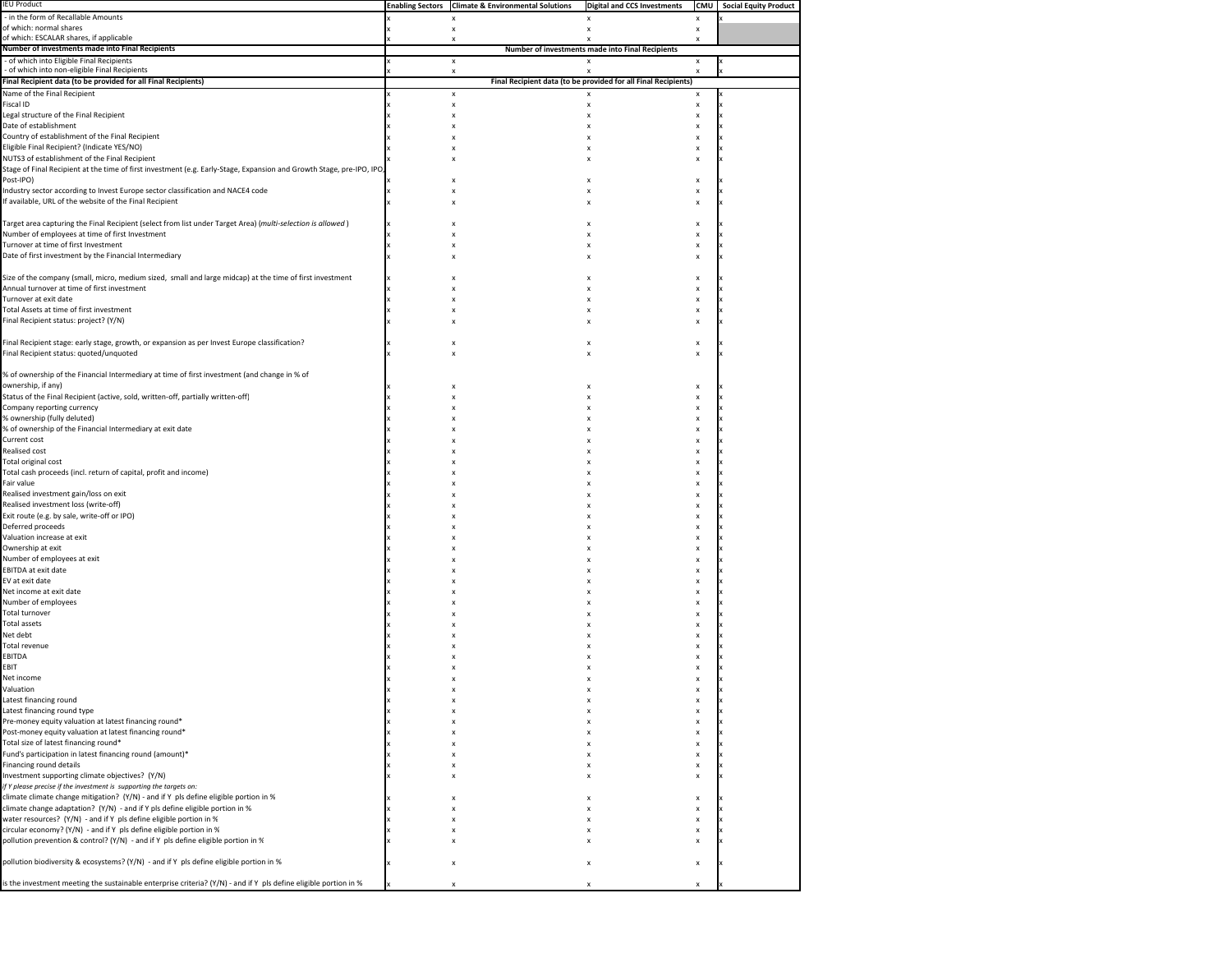Indicative summary reporting requirements for the Financial Intermediaries per IEU Product:

The reporting shall follow the Invest Europe reporting guidelines and International Private Equity and Venture Capital Investor ("IPEV") Reporting Guidelines, but should also contain at least the information below (this list of data is indicative and it may be subject to change).

The EIF shall receive standardised information according to the reporting frequency indicated

The default reporting frequency shall be quarterly (Q) or annual (Y), as applicable.

## **Diversified Debt Funds**

## **Financial Intermediary Features**

Full name of the Financial Intermediary

Fiscal ID

Legal structure of the Financial Intermediary

Country of establishment

Full name of the managing company/ Investment Advisor

Country of establishment of the managing company / Investment Advisor

Base currency

Geographical focus of the Financial Intermediary

URL of the dedicated landing webpage of the Financial Intermediary which sets out the type of finance supported First closing date

Duration of the fund in years

Planned termination date

Investment period in years

Actual end date of the investment period (please indicate if investment period was prolonged)

Vintage year

Does the intermediary have an environmental and social management system or similar procedures? Report date

Total commitment at fund's level by: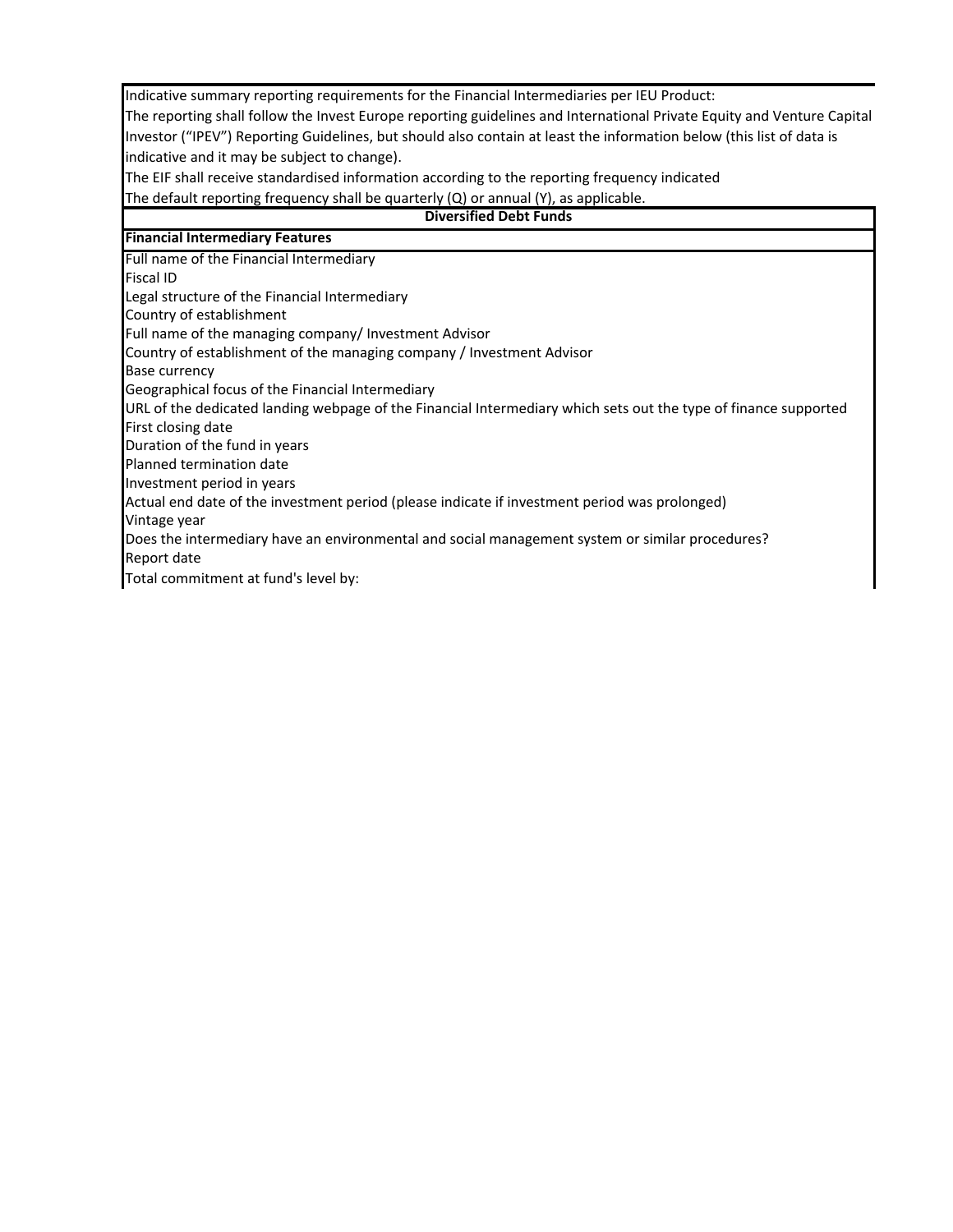Total investment by: 1.1a EIF/EIB own resources, invested at own risk and excluding public parts of mandates 1.1b EIF/EIB through EC funding 1.1c EIF through public parts of other mandates 1.2a (majority privately owned) Financial Institutions investing at own risk and from own resources 1.2b (majority privately owned) Financial Institutions investing public resources, as applicable 1.2c (majority publically owned) Banks Financial Institutions investing public resources 1.3 Private endowments & foundations 1.4 Family offices 1.5 Business Angels / Private individuals (including joint investment vehicles set‐up by/with Business Angels) 1.6a (majority publically owned) Corporate investors 1.6b (majority privately owned) Corporate investors 1.7 Insurance companies 1.8a Pension Funds 1.8b Funds (Impact, Equity, Loan, Sovereign Wealth) 1.9 Private individuals 1.10 Fund Managers 1.11a Funds‐of‐Funds that (i) are classified as Alternative Investment Funds (AIFs) according to the AlFMD directive, and (ii) are managed or advised by the Independent Management Teams, and (iii) whose majority sponsors are not Member States or National Promotional Banks or Institutions or EIF or EIB, 1.11b Funds‐of‐Funds (whose majority sponsors are Member States or National Promotional Banks or Institutions or EIF or EIB) 1.12a Government agencies 1.12b Academic Institutions (including universities and public and Private research Institutions investing out of their own resources stemming from their commercial activities) 1.12c Academic Institutions (including universities and public and Private research Institutions investing investing public resources) Key terms and conditions for the Financial Intermediary % held by EIF (if applicable, in the vehicle where EIF participates) Total amounts drawn Total amounts drawn (as % of the fund size) Outstanding Commitments Non portfolio income/expenses Fund's NAV EIF NAV (net of unrealised carried interest) Net IRR (Fund) Net IRR (EIF) TVPI (Fund) TVPI (EIF) Drawdowns at report date (EIF share only) Distributions at report date (EIF share only) Recallable distributions at report date (EIF share only) Total carried interest at fund's level ‐ paid Total carried interest at fund's level ‐ accrued Total carried interest at EIF level ‐ paid Total carried interest at EIF level ‐ accrued Management fees paid for the reporting period (Fund level) Management fees paid for the reporting period (EIF share) Cash Total borrowing outstanding Total borrowing cost Amounts distributed to EIF in the form of revenues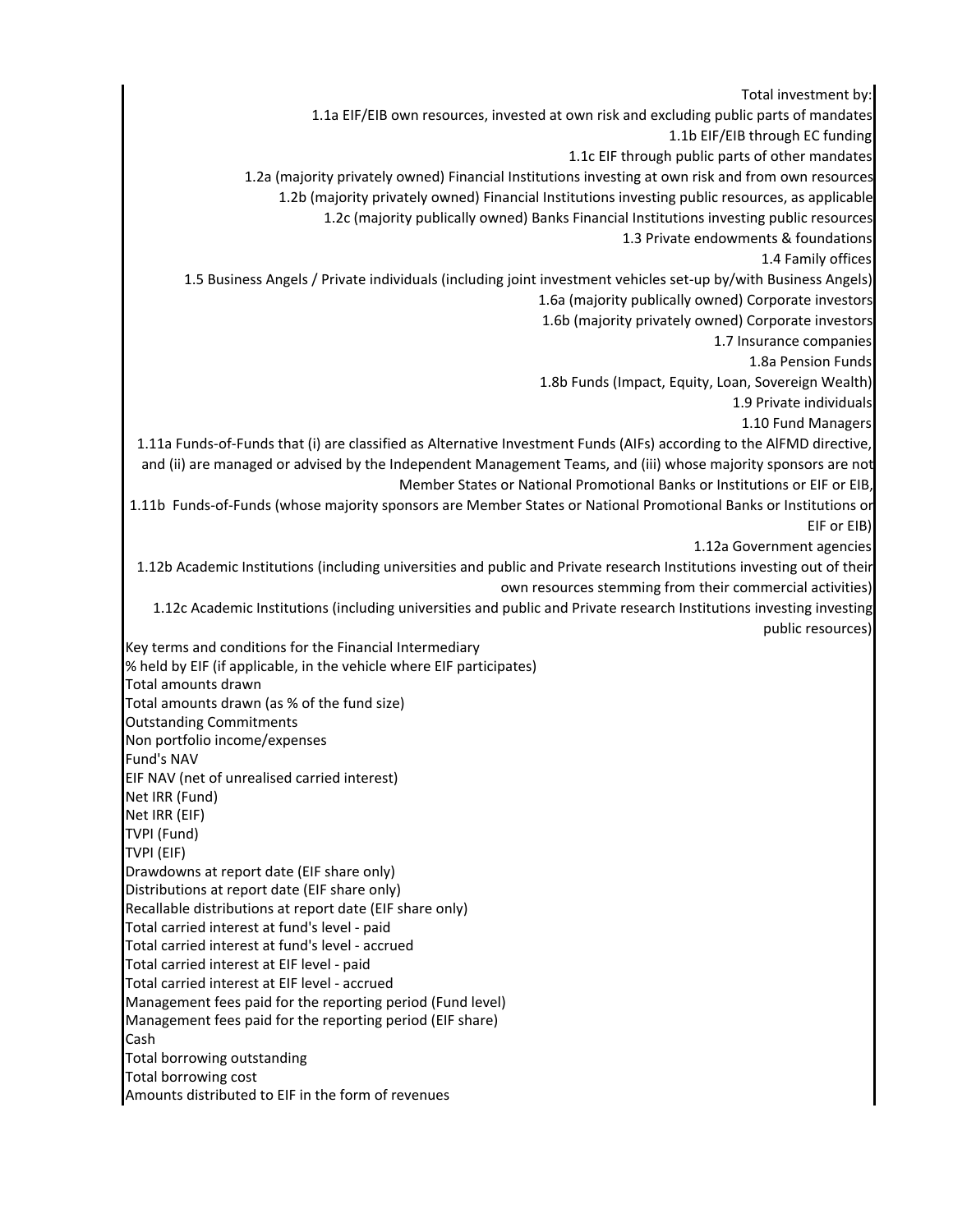Amounts distributed to EIF in the form of Capital Repayments Amounts distributed to EIF in the form of Recallable Amounts % of Aggregate invested capital made into Eligible Final Recipients Does the FI consent to the publication of data? (Y/N) **Final Recipient Summary** Final Recipient ID Final Recipient Name Legal type Establishment Date Country of establishment Country of main operations NUTS3 of establishment of the Final Recipient Sector (NACE 4) code Sector (as per LPA definition) Stage of Final Recipient at the time of first investment (e.g. Early‐Stage, Expansion and Growth Stage, pre‐IPO, IPO, Final Recipient stage: early stage, growth or expansion (as per InvestEurope classification)? Number of employees on the day of first investment Number of employees at report date Total turnover EUR Total assests EUR Classification (Micro, SME, Small Mid‐Cap, Other) EBITDA EUR Net Debt/EBITDA(x) Company Website Eligible FR? (Y/N) Holding Company (Y/N) **Sectors** Investment supporting climate objectives? (Y/N) - and if Y pls define eligible portion in % if Y please precise if the investment is supporting the targets on: climate climate change mitigation?  $(Y/N)$  - and if Y pls define eligible portion in % climate change adaptation?  $(Y/N)$  - and if Y pls define eligible portion in % water resources? (Y/N) - and if Y pls define eligible portion in % circular economy?  $(Y/N)$  - and if Y pls define eligible portion in % pollution prevention & control? (Y/N) - and if Y pls define eligible portion in % pollution biodiversity & ecosystems? (Y/N) ‐ and if Y pls define eligible portion in % is the investment meeting the sustainable enterprise criteria?  $(Y/N)$  - and if Y pls define eligible portion in % **Final Recepient Transaction** Final Recipient Transaction ID Currency Financing contract Initial Principal Amount First Disbursement Date Payment frequency Grace Period (months) Final Maturity Date Amortization Type Balloon Amount Aggregate Co‐Lenders Financing Number of Co‐lenders Interest Rate Type Reference Rate Interest Rate Margin Commitment fee on undrawn amounts Original Issue Discount